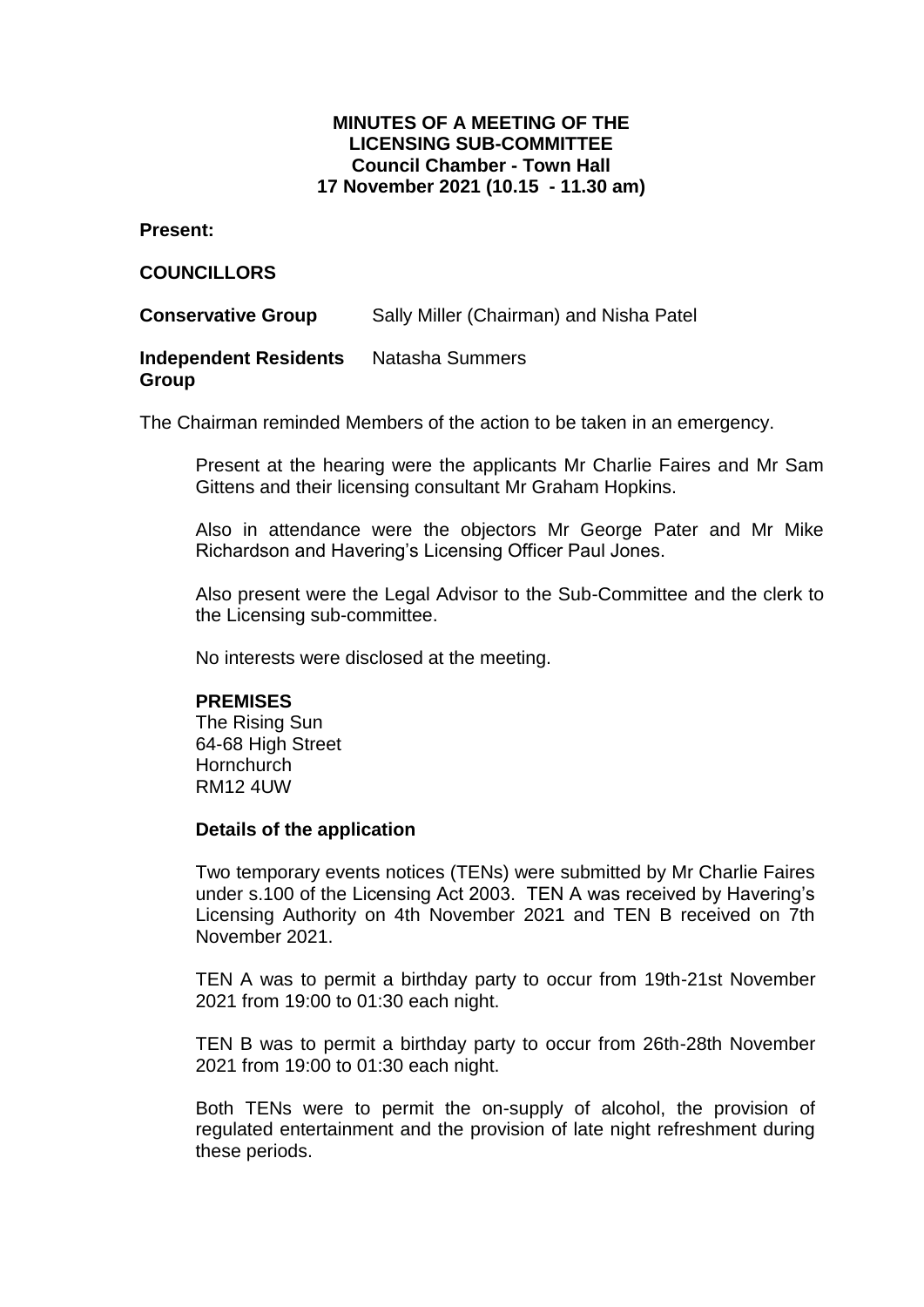# **Comments and observations on the application**

The Rising Sun benefits from a premises licence authorising a range of licensable activities. The TENs were submitted appropriately and provided to the relevant responsible authorities upon the day of submission. In response Havering's Environmental Health Officer submitted a representation against the TENs.

# **SUMMARY**

The Licensing Sub-Committee must promote the licensing objectives and must have regard to the Secretary of State's National Guidance created under Section 182 of the Licensing Act 2003 and the Council's own Statement of Licensing Policy.

The Applicants were represented by a licensing agent who made submissions on their behalf.

# **DECISION:**

The Sub-Committee considered an application for two Temporary Event Notices by The Rising Sun (Astra Lounge), situated at 64-68 High Street Hornchurch RM12 4UW. Representations had been received from:

- The Council's Environmental Health team, on the grounds of the prevention of public nuisance.

The Sub-Committee must promote the licensing objectives and must have regard to the Secretary of State's National Guidance created under S182 of the Licensing Act and the Council's own Statement of Licensing Policy and decide whether a counter notice should be issued under s105 of the Licensing Act 2005.

The Sub-Committee heard from Mike Richardson and George Pater, on behalf of the Council's Environmental Health Team, who had nothing further material to add to their written representations apart from:

- The visit to the premises on 22.10.2021 demonstrated loud music escaping from Astra Lounge. Their team have considered initiating prosecution as the premises is subject to an abatement notice.
- Within the structure of the Astra lounge, there is a large gap of 50-60cm between the roof and the top of the wall, running around the entire structure which results in noise escaping from the lounge and on to residential area.
- The lounge can be described as a marquee with a garage door. As a result, the structure is not set up to prevent sound escaping from the lounge.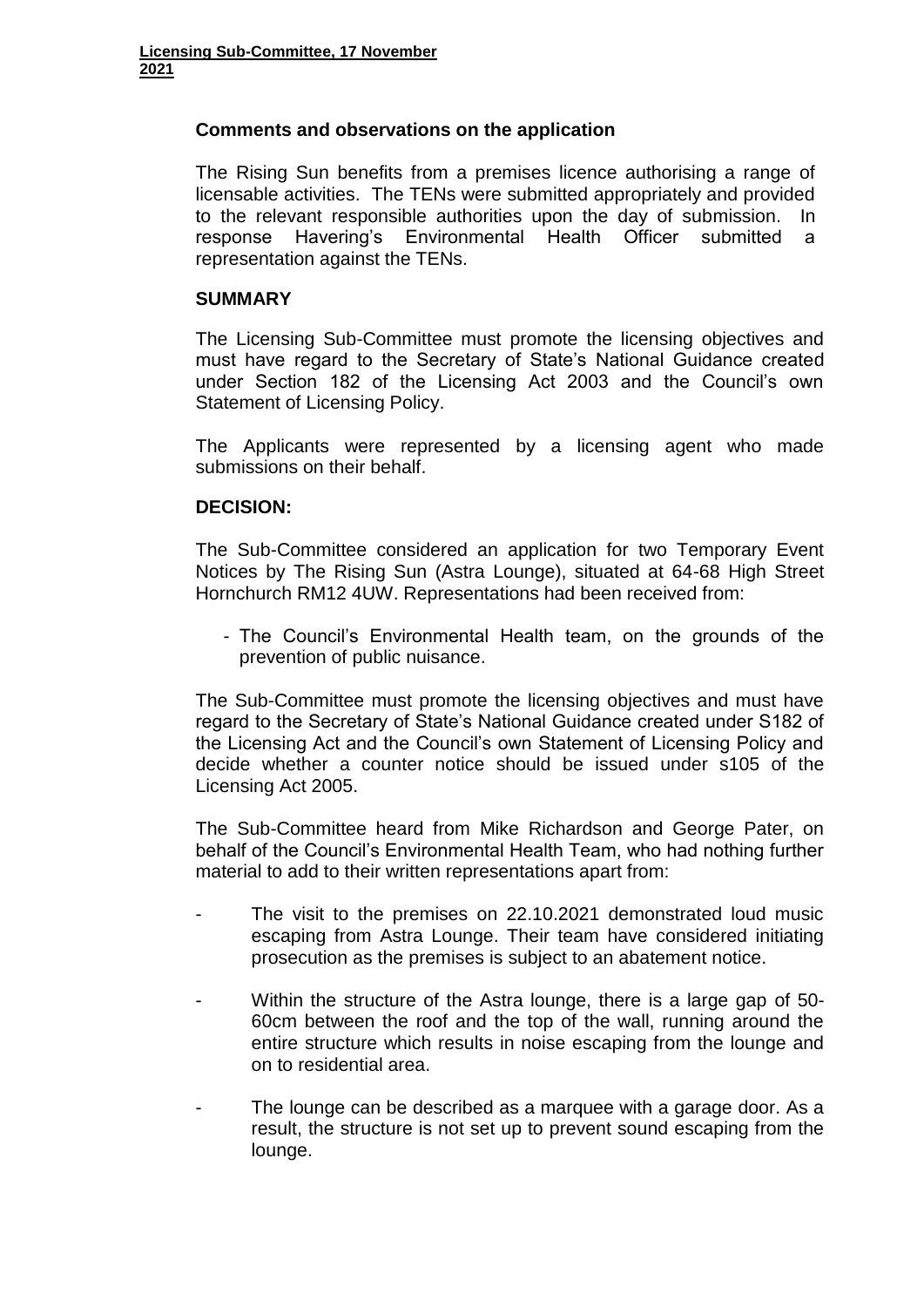A noise limiter condition doesn't address their concerns given the structure of the lounge.

The Sub-Committee heard from the applicants and their agent who had nothing further material to add to their written representations apart from:

- They appreciated the lounge needed a longer term sound proofing solution and an upgraded automatic noise limiting device.
- Work to upgrade the lounge has already begun and it was anticipated that the works would conclude on Friday 19.11.2021 at around midday.
- The applicant advised that they would not be taking bookings from people celebrating 18th or 21st birthdays but would be for much older age groups.
- Having regular sound compliance checks outside the building and three SIA door staff, they would be able to manage noise levels from within the building and as customers leave.
- The customers are only able to leave from the Astra Lounge building onto Appleton Way, a residential area

Having heard all representations, the Sub-Committee refused both Temporary Event Notices (TEN). Both TEN's sought to host birthday parties with the provision of licensable activities.

The Sub-Committee heard from the Council's Environmental Health Team who were the Sub-Committee's main source of advice in relation to public nuisance. The officers gave a description of Astra lounge. The structure was described as being similar in structure to a marquee with a garage door, and a gap running below the roof and around the walls. The officers stated that the gap caused noise and light pollution to escape from the lounge and caused both light and noise pollution to local residents. The Sub-Committee were further told that a visit on 22 October 2021 by George Pater (Environment Officer) demonstrated to the officer that the lounge was unable to contain the level of music being played within it. The Sub-Committee found that the lounge was not fit for purpose due to its structure and accepted the officer's representation that residents would suffer from noise pollution.

In addition, the Sub-Committee were aware that the premises is subject to an abatement which was served on the premises to address the noise pollution that emanated from the premises as a whole. The Council officers stated that although no prosecution followed the event on the 22 October 2021, they took the view that the noise pollution witnessed on that day would have resulted in the council initiating a prosecution.